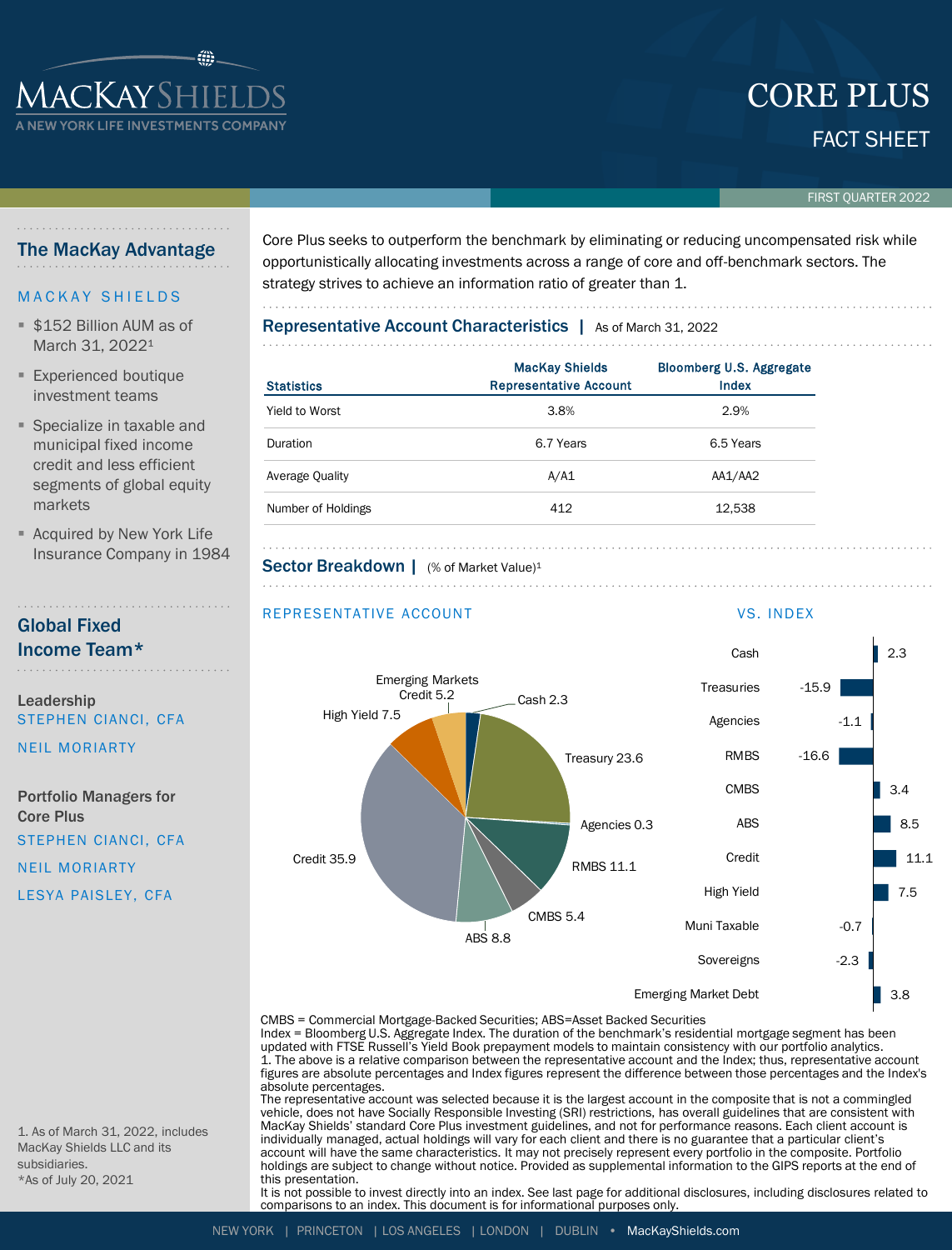# CORE PLUS



### Representative Account Quality Breakdown (%)<sup>1</sup> | March 31, 2022



Representative Account Contribution to Spread Duration vs. Index (Years) | March 31, 2022<sup>2</sup>



### RELATIVE SECTOR EXPOSURE **RELATIVE QUALITY EXPOSURE**



Index = Bloomberg U.S. Aggregate Index

1. For rated securities, credit quality is assigned as the middle rating of Moody's, S&P and Fitch; when a rating from only two agencies is available, the lower is used; when only one agency rates a bond, that rating is used.

2. Figures represent the net difference in duration dollars between the Representative Account exposures and Index exposures.

The representative account was selected because it is the largest account in the composite that is not a commingled vehicle, does not have Socially Responsible Investing (SRI) restrictions, has overall guidelines that are consistent with MacKay Shields' standard Core Plus investment guidelines, and not for performance reasons. Each client account is individually managed, actual holdings will vary for each client and there is no guarantee that a particular client's account will have the same characteristics. It may not precisely represent every portfolio in the composite. Portfolio holdings are subject to change without notice. Provided as supplemental information to the GIPS reports at the end of this presentation.

It is not possible to invest directly into an index. See last page for additional disclosures, including disclosures related to comparisons to an index. This document is for informational purposes only.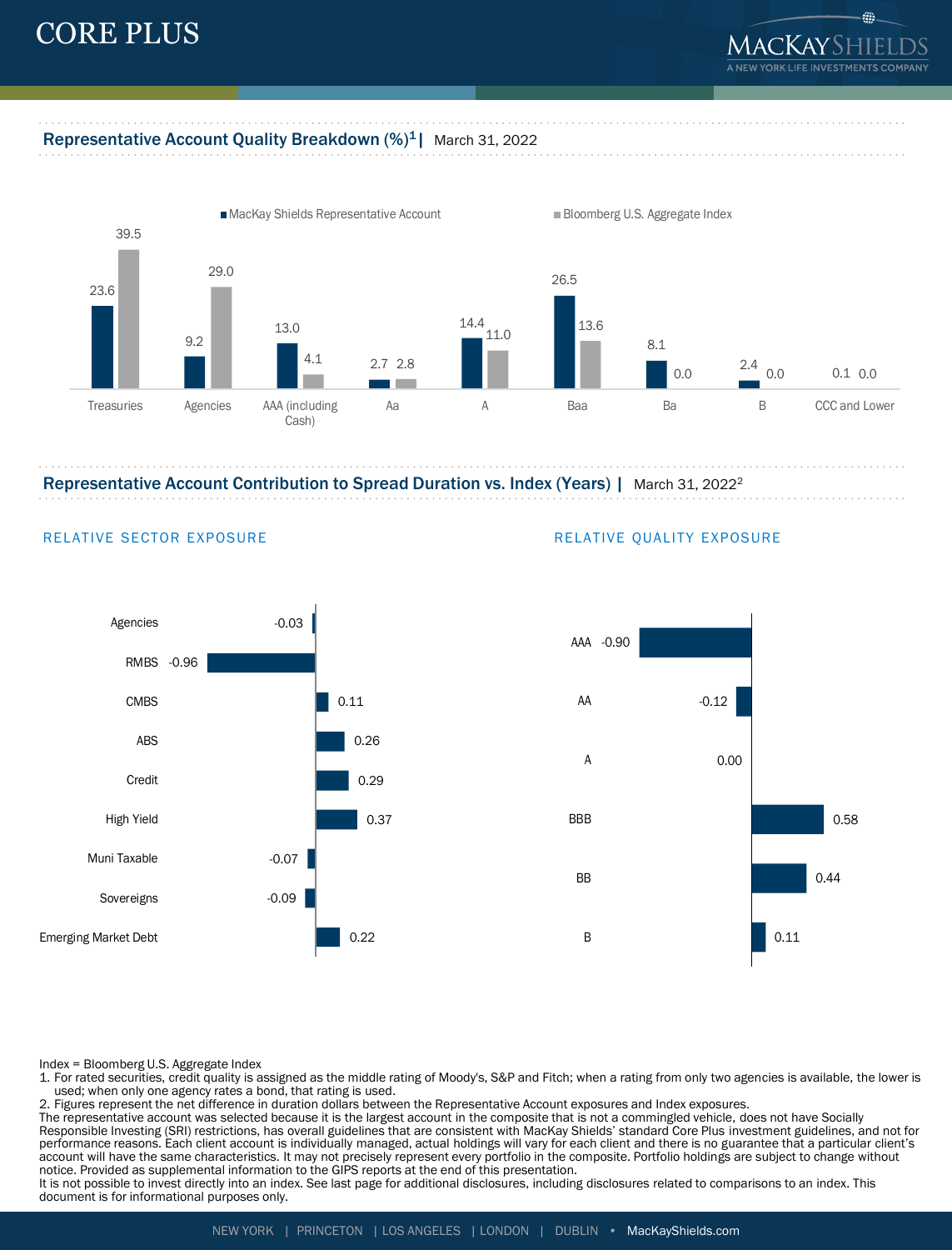⊕.

# Yield Curve Distribution by Sector | March 31, 2022

### REPRESENTATIVE ACCOUNT **INDEX**





Duration Distribution vs. Index | March 31, 2022<sup>1</sup> Regions (% Market Value) | March 31, 2022



|                          | Representative<br><b>Account</b> | <b>Index</b> |
|--------------------------|----------------------------------|--------------|
| <b>DEVELOPED MARKETS</b> |                                  |              |
| <b>CANADA</b>            | 0.2                              | 1.2          |
| <b>EUROPE</b>            | 3.1                              | 1.6          |
| <b>UNITED KINGDOM</b>    | 2.1                              | 1.1          |
| <b>UNITED STATES</b>     | 88.4                             | 92.5         |
| <b>OTHER</b>             | 1.1                              | 2.2          |
| <b>EMERGING MARKETS</b>  | 5.2                              | 1.4          |
| <b>TOTAL</b>             | 100.0                            | 100.0        |

Index = Bloomberg U.S. Aggregate Index

1. Figures represent the net difference in duration dollars between the Representative Account exposures and Index exposures. The representative account was selected because it is the largest account in the composite that is not a commingled vehicle, does not have Socially Responsible Investing (SRI) restrictions, has overall guidelines that are consistent with MacKay Shields' standard Core Plus investment guidelines, and not for performance reasons. Each client account is individually managed, actual holdings will vary for each client and there is no guarantee that a particular client's account will have the same characteristics. It may not precisely represent every portfolio in the composite. Portfolio holdings are subject to change without notice. Provided as supplemental information to the GIPS reports on the following page.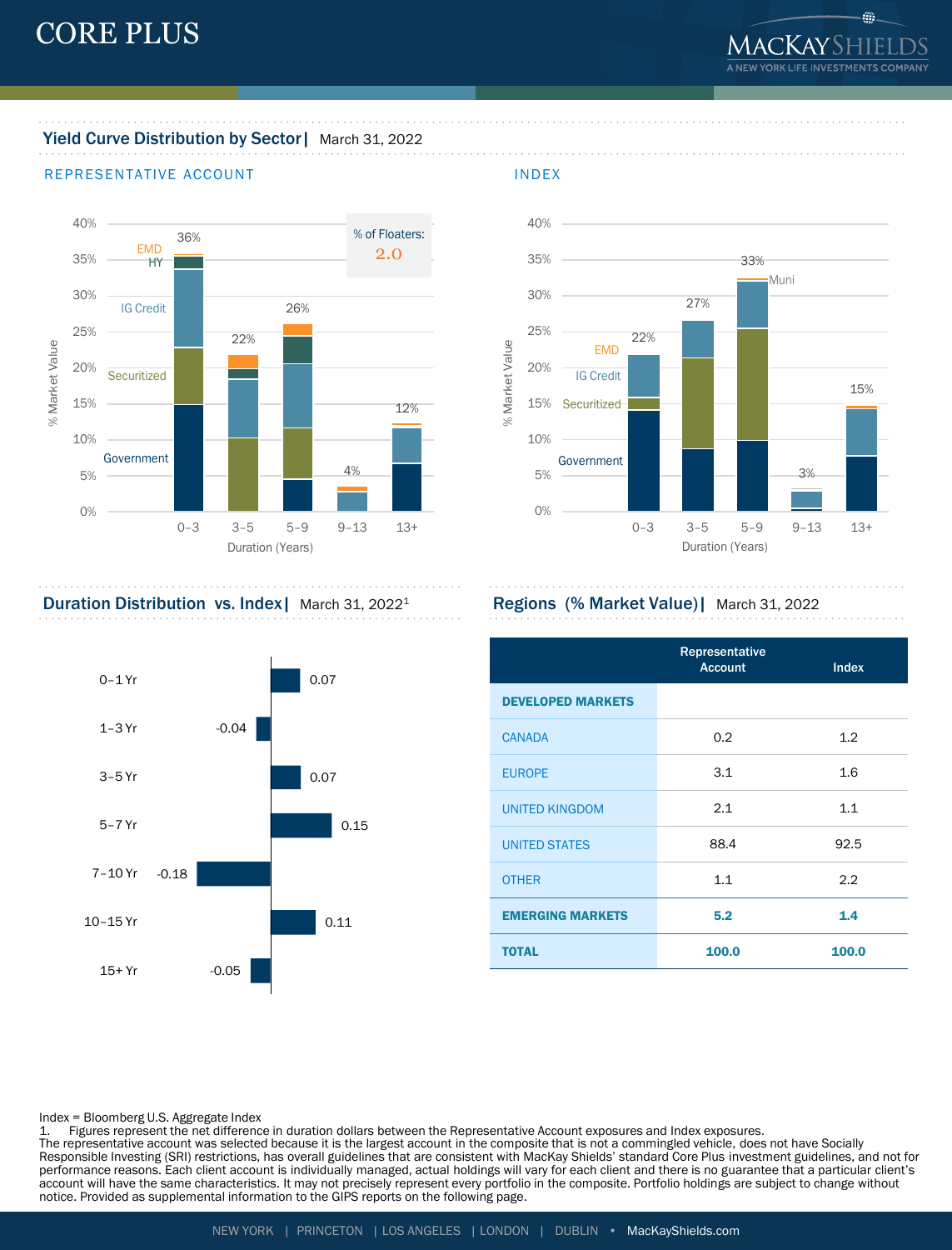

### Composite Disclosures

|                  | <b>MacKay Shields MacKay Shields</b><br><b>Composite Gross Composite Net</b> |                | <b>Bloomberg U.S.</b><br>Aggregate Index <sup>1</sup> | <b>Composite</b> | Benchmark $1$ |        | <b>Composite</b> |                    | Internal          |
|------------------|------------------------------------------------------------------------------|----------------|-------------------------------------------------------|------------------|---------------|--------|------------------|--------------------|-------------------|
|                  | <b>Returns</b>                                                               | <b>Returns</b> | <b>Returns</b>                                        | 3-Yr St Dev      | 3-Yr St Dev   | No. of | <b>Assets</b>    | <b>Firm Assets</b> | <b>Dispersion</b> |
| <b>Period</b>    | (%)                                                                          | (%)            | (%)                                                   | (%)              | (%)           | Accts. | (SMil)           | (SMil)             | (%)               |
| 2022 (Thru 3/31) | $-6.2$                                                                       | $-6.3$         | $-5.9$                                                | 4.9              | 4.0           | 14     | 2,511            | 151,937            | N/A               |
| 2021             | $-0.1$                                                                       | $-0.4$         | $-1.5$                                                | 4.3              | 3.4           | 15     | 2,831            | 163.646            | 0.3               |
| 2020             | 10.3                                                                         | 9.9            | 7.5                                                   | 4.3              | 3.4           | 14     | 3.454            | 153.995            | 0.5               |
| 2019             | 9.9                                                                          | 9.5            | 8.7                                                   | 2.8              | 2.9           | 17     | 3,519            | 131.978            | 0.3               |
| 2018             | $-0.5$                                                                       | $-0.9$         | 0.0                                                   | 2.7              | 2.8           | 17     | 2,733            | 107,467            | 0.1               |
| 2017             | 5.1                                                                          | 4.7            | 3.5                                                   | 2.7              | 2.8           | 17     | 3.297            | 98.098             | 0.2               |
| 2016             | 4.7                                                                          | 4.3            | 2.6                                                   | 2.9              | 3.0           | 21     | 3.999            | 94.540             | 0.5               |
| 2015             | $-1.1$                                                                       | $-1.4$         | 0.5                                                   | 2.9              | 2.9           | 26     | 4,562            | 89,196             | 0.7               |
| 2014             | 5.5                                                                          | 5.1            | 6.0                                                   | 2.8              | 2.6           | 22     | 3.211            | 91.626             | 0.6               |
| 2013             | 0.2                                                                          | $-0.2$         | $-2.0$                                                | 3.0              | 2.7           | 22     | 2,697            | 80,331             | 0.6               |
| 2012             | 8.9                                                                          | 8.5            | 4.2                                                   | 2.6              | 2.4           | 19     | 2.495            | 78,371             | 0.7               |

### 1. Bloomberg U.S. Aggregate Index

The Core Plus Composite includes all discretionary core plus accounts managed with similar objectives for a full month, including those accounts no longer with the firm. This strategy follows the Core Investment Grade strategy but also invests a portion of assets in high yield bonds and foreign bonds of developed countries and emerging countries. The Core Investment Grade strategy invests a substantial portion of its assets in all types of debt securities, such as: debt or debt-related securities issued or guaranteed by the U.S. or foreign governments, their agencies or instrumentalities; obligations of international or supranational entities; debt securities issued by U.S. or foreign corporate entities; zero coupon bonds; municipal bonds; and mortgagerelated and other asset-backed securities. The strategy may also include derivatives, such as futures, to try to manage interest rate risk or reduce the risk of loss of (that is, hedge) certain of its holdings. Composite performance for the period of January 2016 to September 2019 was restated to reflect the removal of two accounts which had been included in error. As of 10/1/2019, the composite definition was changed to include similarly managed accounts that utilize alternative core plus benchmarks and to include similarly managed mutual funds. Gross-of-fees composite performance reflects reinvestment of income and is a market-weighted average of the time-weighted return, before advisory fees and related expenses, of each account for the period since inception. Net-of-fees composite performance is derived by reducing the monthly gross-of-fees composite returns by 0.0292%, our highest monthly fee. Policies for valuing investments, calculating performance, and preparing GIPS reports are available upon request. GIPS® is a registered trademark of CFA Institute. CFA Institute does not endorse or promote this organization, nor does it warrant the accuracy or quality of the content contained herein. Performance is expressed in US Dollars. The composite inception date is 1/1/99. The composite creation date is 1/1/01. All portfolios in the composite are fee-paying portfolios. There can be no assurance that the rate of return for any account within a composite will be the same as that of the composite presented. Past performance is not indicative of future results.

MacKay Shields LLC, an SEC-registered investment adviser, claims compliance with the Global Investment Performance Standards (GIPS®) and has prepared and presented this report in compliance with the GIPS standards. The firm has been independently verified from January 1, 1988 through December 31, 2021. The verification report is available upon request. . A firm that claims compliance with the GIPS standards must establish policies and procedures for complying with all the applicable requirements of the GIPS standards. Verification provides assurance on whether the firm's policies and procedures related to composite and pooled fund maintenance, as well as the calculation, presentation, and distribution of performance, have been designed in compliance with the GIPS standards and have been implemented on a firm-wide basis. Verification does not provide assurance on the accuracy of any specific performance report. A list including composite descriptions, pooled fund descriptions for limited distribution pooled funds, and broad distribution funds is available upon request. Indices do not incur management fees, transaction costs or other operating expenses. Investments cannot be made directly into an index. The Bloomberg U.S. Aggregate Index is referred to for comparative purposes only and is not intended to parallel the risk or investment style of the portfolios in the MacKay Shields Composite. Internal dispersion is calculated using the equal-weighted standard deviation of annual gross returns of those portfolios that were included in the composite for the entire year. The three-year annualized standard deviation measures the variability of the composite gross returns and the index returns over the preceding 36-month period.